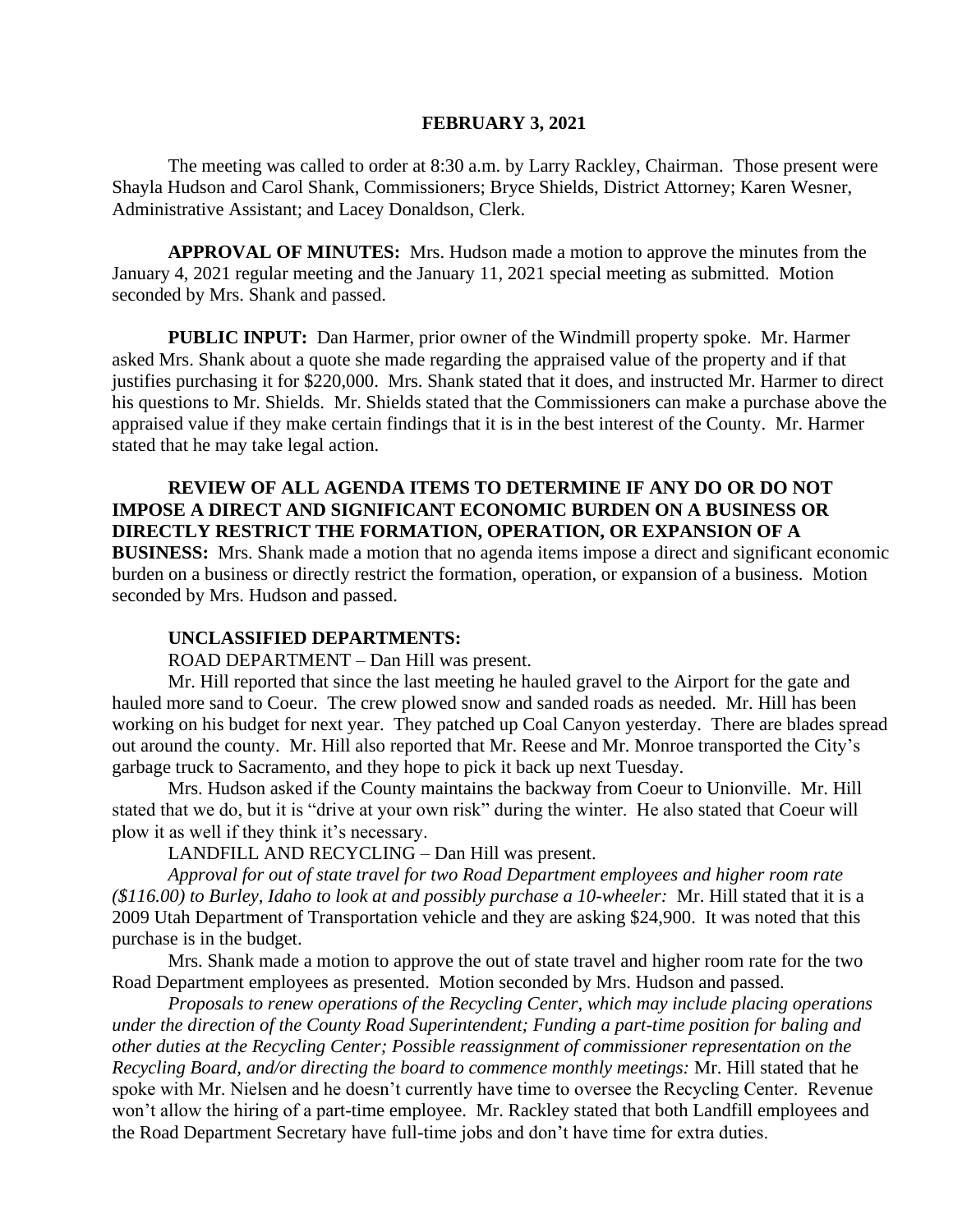Mr. Rackley stated that since Mrs. Shank is so worried about it, she should step up and take over the coordination. Mrs. Shank asked if Mr. Rackley wanted her to take over the Recycling Center. Mr. Rackley said no, he wants her to coordinate the volunteers.

Mr. Shields stated that Mrs. Shank can't coordinate with Mr. Rackley outside of a meeting.

Mrs. Hudson asked for clarification on what is happening. It was noted that COVID-19 shut the Recycling Center down. Mrs. Hudson stated that Mr. Rackley either needs to get it back open or hand over the responsibility.

Mr. Rackley stated that it will take several weeks to get it back open. He also stated that the Center will no longer accept plastic or glass as there is no market for them.

Mrs. Donaldson stated that there is a paid employee that is supposed to coordinate the volunteers.

Mrs. Hudson made a motion to reassign the Recycling Center to Commissioner Shank. Motion seconded by Mrs. Shank. Mr. Rackley opposed. Motion carried.

Mr. Hill also reported that the cleaned up the Grass Valley Transfer Site. Hoss has put a bin up there for metal (appliances, etc.). Mr. Hill is going to do a cost study on how much the Road Department has spent cleaning up Grass Valley and will propose a rate increase.

SENIOR CENTER / VOLUNTEER COORDINATOR – *Approval of recommendation for Senior Center Director:* Mr. Rackley stated that after a second interview process, the committee would recommend appointing Crystal Dahilig.

Mrs. Hudson made a motion to appoint Crystal Dahilig as the Senior Center Director. Motion seconded by Mrs. Shank and passed.

*Set Salary for new Director:* Mr. Rackley spoke about the salaries of the previous Senior Center Directors. He is recommending Ms. Dahilig's salary be set at \$35,000.00. Mrs. Shank asked about Ms. Dahilig's supervisory experience. Mr. Rackley stated that she has experience supervising the volunteers at the Senior Center. All her experience has been on the job training at the Senior Center.

Mrs. Shank would recommend the starting salary be \$32,500.

Mrs. Childs asked for clarification on the effective date for the appointment as Ms. Dahilig is currently on FMLA. Mr. Rackley stated that it would be effective in two weeks when she comes back to work full-time.

Mrs. Wesner, as HR Rep, would recommend \$32,240 with an increase in six months.

Mrs. Shank made a motion to set the Senior Center Director Salary at \$32,500 effective in two weeks when Ms. Dahilig returns to work full-time. Motion seconded by Mrs. Hudson, adding that after a six month probation the salary would increase to \$35,000. Motion carried.

Mrs. Wesner also stated that the Essential Management class through POOL/PACT will need to be completed.

*Approval of a credit card for new director in the amount of \$2,000.00:* Mrs. Shank made a motion to approve the issuance of a County credit card for the new Senior Center Director with a limit of \$2,000.00. Motion seconded by Mrs. Hudson and passed.

*Approval to advertise for part-time Administrative Clerk I/II position:* Mrs. Hudson made a motion to approve advertising to fill the vacant part-time Administrative Clerk I/II position at the Senior Center. Motion seconded by Mrs. Shank and passed.

Mr. Rackley stated that the position won't be filled until they have more of an idea about the timing of opening the Center. Mrs. Hudson asked if we have an idea of when the Center can reopen. Mr. Rackley stated that it would be up to Dr. VanGuilder. Mrs. Shank stated that they can discuss it at the Board of Health meeting this afternoon.

BUILDINGS AND GROUNDS – John Handka was present.

Mr. Handka reported that since the last meeting they vacuumed up the leaves in the park and had close to 70 bags full. When it snowed, they spent several days putting down salt and sand. The interior wall has been fixed at the Senior Center where the new window was installed. They replaced the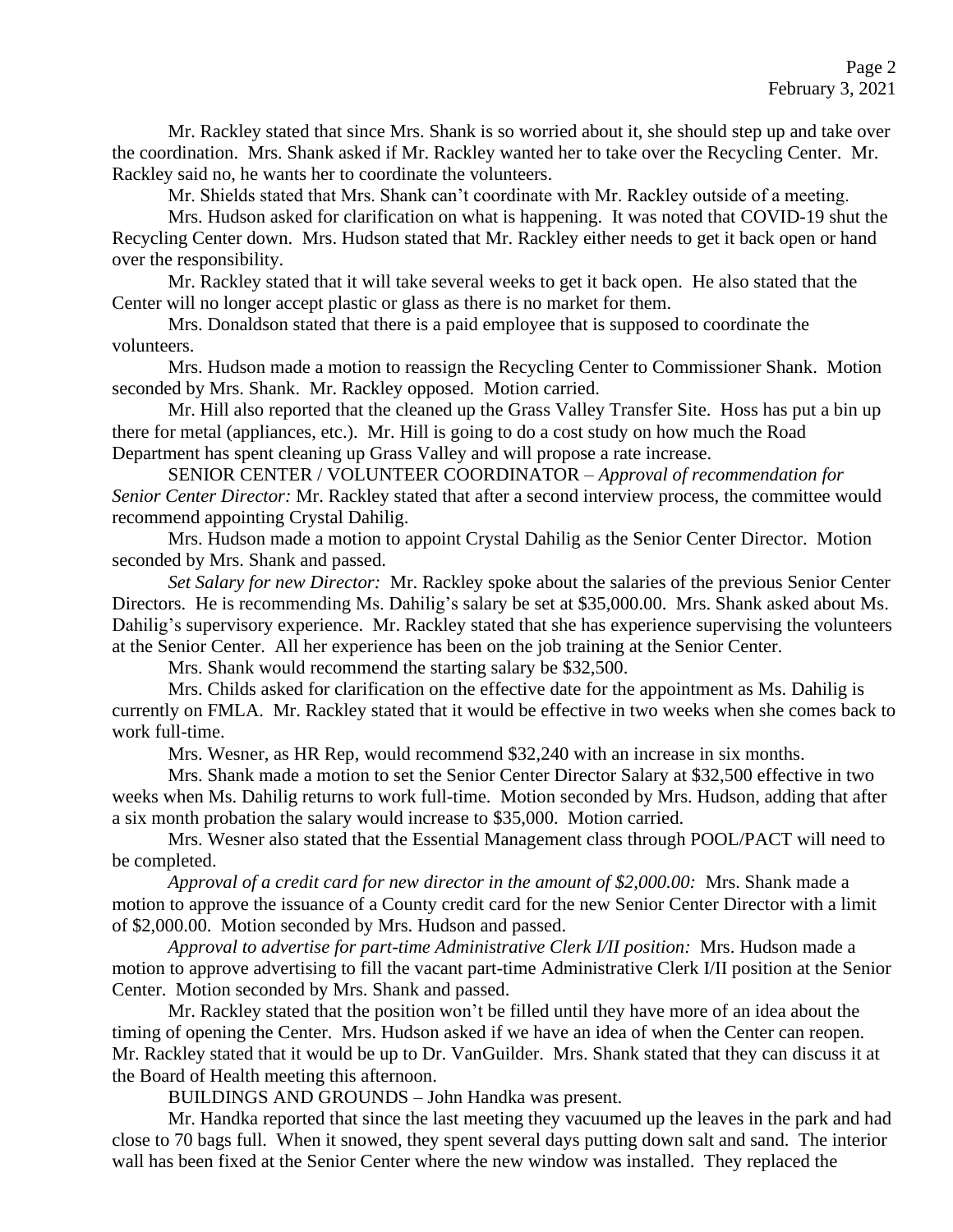tempered glass at the Annex Building with laminate glass. Mr. Handka also reported that he is working on a mysterious leak at the Community Center.

*Removal of and disposition of old Community Center stove:* Mr. Handka stated that he has had some interest in the stove. He does have some concern that if it is taken apart it may not work properly when put back together as this happened with another stove the County removed.

Mr. Shields stated that he thinks the County can enter into an agreement with someone to take it apart and remove it. He does feel the value needs to be determined. It was noted that this is the original stove from when the Community Center was built. Mrs. Childs feels it has probably fully depreciated, but she would have to check. Mr. Handka stated that he can't install the new stove until this one has been removed.

The Board felt they had enough information to make a decision today.

Mrs. Shank made a motion to authorize Mr. Handka to reach out to those interested in the stove and enter into an agreement for the removal and disposition. Motion seconded by Mrs. Hudson and passed.

*Alarm systems for all Pershing County buildings (Community Center \$3,212.82; Courthouse \$7,434.38; Library \$1,610.66; Administration Building \$2,689.32; Annex Building \$3,210.98; Senior Center \$1,695.74):* Mr. Handka felt that this can be done in phases, but does feel it is a safety issue.

Mr. Rackley asked Mrs. Childs about budget. Mrs. Childs stated that it isn't currently in the Capital Improvement budget, but there is a miscellaneous emergency line item with \$21,500. Mrs. Childs is concerned as if other emergencies come up within the next five months, they would have to come from that line item as well.

Mrs. Shank stated that this is something that is needed and should have already been done, but the funding isn't available. She thinks it should wait until July 1.

Mrs. Hudson asked which building would be Mr. Handka's top priority. Mr. Handka feels they are probably equally important, with the Library being the lowest priority.

It was decided to look at this again during budget prep. Mrs. Hudson asked when the Capital Project Board would be meeting again. Mrs. Childs stated they would be meeting by the beginning of March.

Mrs. Shank asked about the electrical project at the Community Center and when it would be completed, as the funding was approved through the CARES grant. Mr. Handka stated that he spoke with Bruce Hudson yesterday and he had received different communication from Mrs. McKay. Mr. Handka will get an updated quote to bring to the Board.

*Redirect all Commissioners that the Buildings and Grounds Supervisor has primary responsibility over county facilities, buildings and grounds and must be included in any and all upgrades, planning, construction and maintenance, including meetings with staff and outside contractors, architects, FAA, etc.:* Mrs. Shank stated there have been instances where the Buildings and Grounds Supervisor has been kept out of meetings and construction updates. He has also been denied access to County facilities. As the Buildings and Grounds Supervisor, that individual is responsible for all County facilities and needs to be included.

Mrs. Hudson stated that when speaking to former Commissioners, the Airport and Toulon Peak have always been the responsibility of Buildings and Grounds. She asked when this changed.

Mr. Rackley stated that Mr. Handka still does quite a bit at the Airport, so he's not sure what they are talking about. Mrs. Shank stated that Mr. Handka has been excluded from the conversations with the FAA (Federal Aviation Administration). She also stated that he isn't allowed at Toulon Peak. Mrs. Hudson stated that Mr. Handka doesn't even have a key to access the building. Mr. Rackley stated that there is a reason Mr. Handka hasn't been given a key, but he doesn't feel this is the place to discuss that.

Mr. Shields stated that Mr. Handka has had a closed personnel session where this issue could have been brought up and it wasn't. One Commissioner cannot unilaterally make this decision.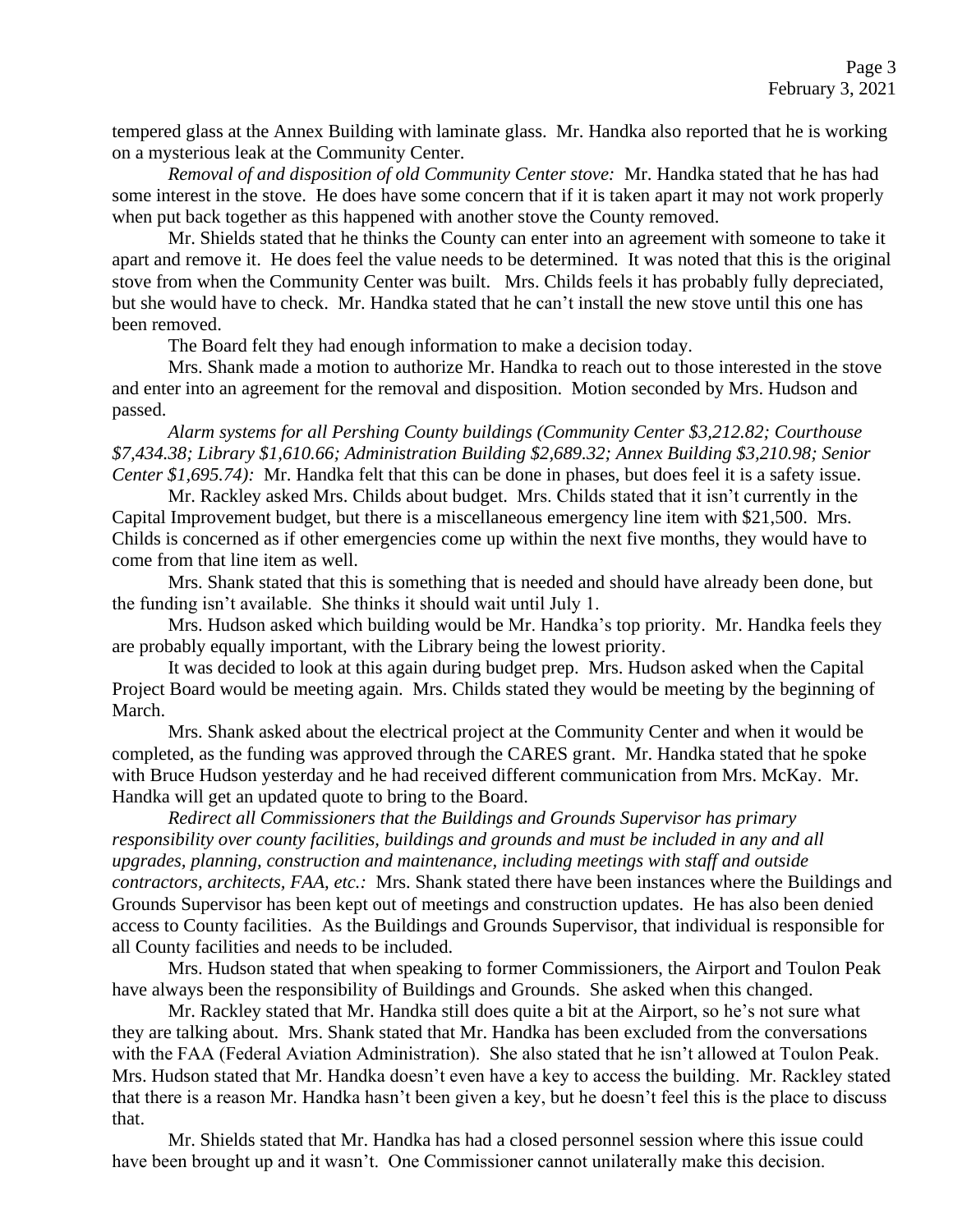Mrs. Shank made a motion that all the Commissioners be advised that the Buildings and Grounds Supervisor has primary responsibility over County facilities, buildings and grounds and must be included in any and all upgrades, planning, construction and maintenance, including meetings with staff and outside contractors, architects, FAA, etc. Motion seconded by Mrs. Hudson and passed.

LIBRARY – Kathie Brinkerhoff was on Zoom and stated that she has nothing to report.

GRASS VALLEY FIRE / LEPC REPORT – It was noted that Mr. Burke was not in attendance as he is teaching an EMT class in Battle Mountain today. He did send Mr. Rackley a written report. The Fire Department has been busy responding to medical calls. There are lots of new people moving into the area and the new housing area north of Muddy Road is filling up with new houses. He also reported that they received their new high visibility coats. Mr. Burke is working on next year's budget submission. He doesn't expect much change to the operating budget. He has identified a mechanic in Winnemucca that is comparable in price with the Road Department and they would like to move forward with that. Mrs. Donaldson stated that this issue has come up before and it was determined at that time that they are County vehicles and should be maintained by the County Road Department.

Regarding Emergency Management and LEPC, Mr. Burke reported that most of his efforts are currently in coordinating COVID vaccinations. There is a big event coming up on February 6-7, 2021 and they will have 300 doses available. The vaccine shortage is a big concern for all jurisdictions, and he doesn't expect any significant changes to this for some time. A few smaller events will be held for 2<sup>nd</sup> doses, but nothing more until more vaccines are available. The big pod this weekend should get us through the School District and those 65+. Mr. Burke is still working on coordinating lunch delivery for the event this weekend as well.

*Approval of Resolution for the Tri-Counties Hazard Mitigation Plan:* Mrs. Shank made a motion to adopt Resolution #21-0202, adopting the Tri-County Hazard Mitigation Plan as the official plan for Pershing County. Motion seconded by Mrs. Hudson and passed

*Approval of SERC Grant:* Mr. Burke noted in his written report that there are no new grants or money to apply for at this time.

*David Skelton, Request for approval to bring Emergency Operations Center (EOC) to operational status and approval of costs for equipment not to exceed \$4,000.00; Written reference for priority over scheduled events at Community Center:* It was noted that the Board had approved expending \$4,000 in the past, which was supposed to be money left over in a grant. It turned out not to be available, so no money was spent. The location of the equipment was discussed. Sheriff Allen stated that if there was a full scale emergency, more than one space would be used, but the dispatcher would need to be separated, possibly in Heidi's old office. Mrs. Childs wasn't sure where the funds would be taken from. Mrs. Shank asked if CARES Funding could be used. Mr. Shields thought that since it was for emergency operations, it should fit under CARES.

Mrs. Shank made a motion to approve bringing the Emergency Operations Center (EOC) to operational status and approved the purchase of equipment, not to exceed \$1,000.00. Motion seconded by Mrs. Hudson and passed.

Mrs. Shank made a motion to send a letter to the Community Center Director giving reference for priority over scheduled events at the Community Center. Motion seconded by Mrs. Hudson and passed.

SET WORKSHOP DATE FOR EMERGENCY MEDICAL SERVICES ALTERNATIVES – Chief Wilcox is requesting February  $11^{th}$ ,  $12^{th}$  or  $16^{th}$ . None of those dates work for the Board. Mrs. Wesner asked if it could be done on the  $17<sup>th</sup>$  after the regular meeting. They will schedule it for that day at 1:00 p.m.

COMMUNITY CENTER – A written report was received from Mrs. McKay.

IT DEPARTMENT – Mr. Abbott reported that he is working on budget requests for items submitted by various departments. He is also continuing to work on the network improvements. They made significant improvements at the Sheriff's office so far.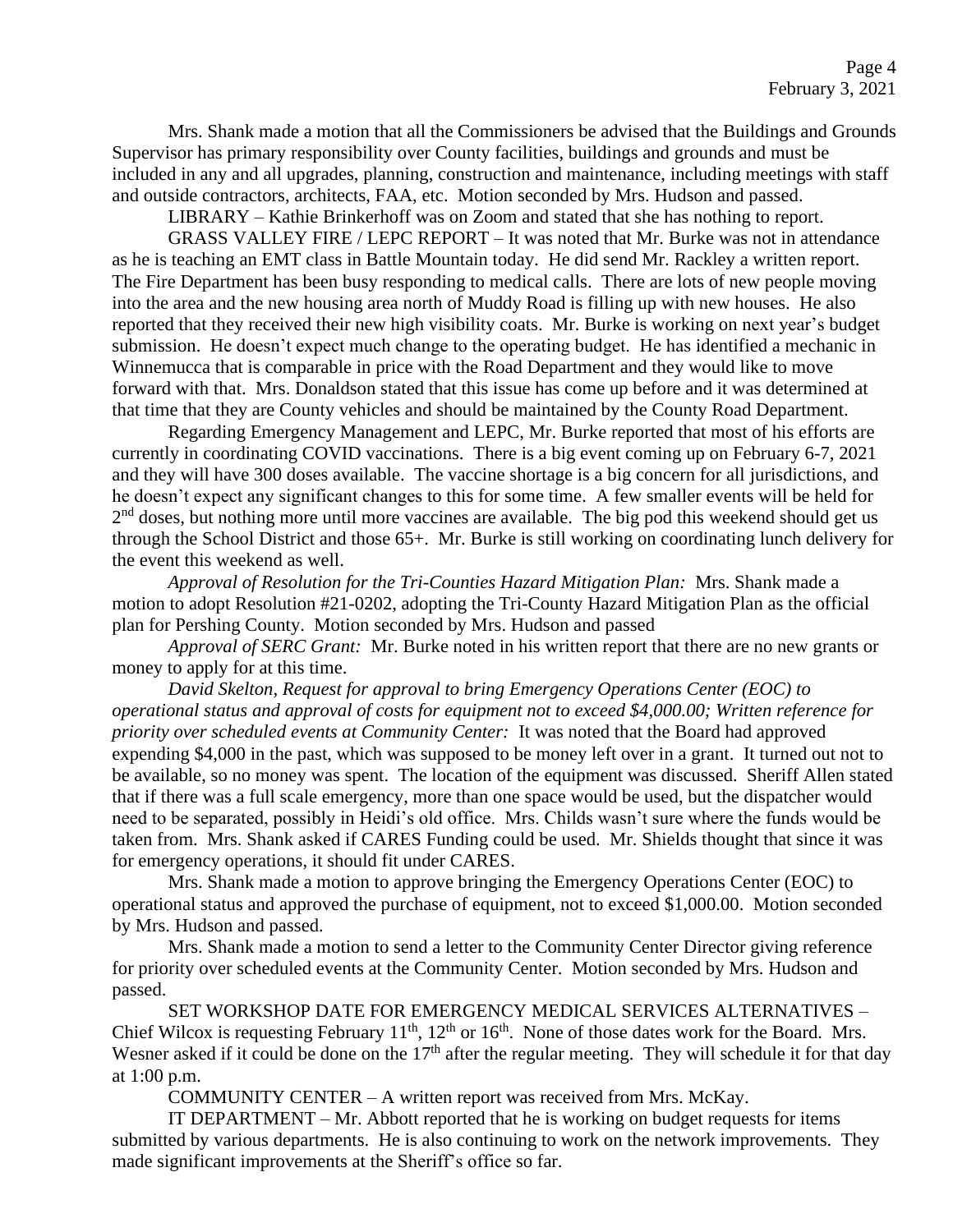ECONOMIC DEVELOPMENT – Heidi Lusby-Angvick was on Zoom. Mrs. Hudson stated they had a meeting Monday. Ted Bendure asked for an update on separating PCEDA and the Community Center Board. Mr. Shields stated that the item was tabled until January, waiting for the new Commissioner to take office. It was also noted that no other board wanted to absorb the Community Center. He suggested that the PCEDA Board make a recommendation to the Commission that includes how the Community Center will be handled. Mrs. Shank stated that the other option is no advisory board, and a Commissioner just oversee the Community Center. Mrs. Hudson would like further discussion placed on the next agenda.

Mrs. Lusby-Angvick stated that PCEDA has already asked for the two to be separated, so she's not sure why they need to do it again.

**PLANNING AND BUILDING / IMLAY WATER:** Mr. Evans submitted a written update, which included his monthly reports. Mr. Abbott stated that the Planning Commission meeting for tonight has been cancelled.

### **UNCLASSIFIED DEPARTMENTS, CONT.D:**

PUBLIC DEFENDER – Mr. Cochran submitted a written report and his monthly case load report.

### **ELECTED DEPARTMENTS:**

LACEY DONALDSON, CLERK-TREASURER – Mrs. Donaldson stated that she was finally shown the Corrections Module by Devnet last week. Once the update is released, making the corrections will be very simple. Mrs. Donaldson hopes to have something for the Board to approve at the next meeting. Mrs. Shank asked if there was very many. Mrs. Donaldson thought there was about 10.

RENE CHILDS, RECORDER-AUDITOR – Mrs. Childs gave the Board the Month End Fund Balance Report.

*Schedule Budget Workshops for mid-March 2021:* Mrs. Childs is recommending the budget workshops be held on March 17, 18, 19. It was decided to start the afternoon of the  $17<sup>th</sup>$  after the regular meeting; continue all day on the  $18<sup>th</sup>$ ; and finish up on the  $22<sup>nd</sup>$ .

LAUREEN BASSO-CERINI, ASSESSOR – *Approval to advertise Administrative Clerk I/II position due to employee resignation effective March 31, 2021:* Ms. Basso-Cerini stated that the position is half-time.

Mrs. Shank made a motion to approve the advertisement and hiring to fill a part-time Administrative Clerk I/II position that will be vacant as of March 31, 2021 due to a resignation. Motion seconded by Mrs. Hudson and passed.

*Request to increase Land Reappraisal Assessment, Account #001-014-52165-000 in an amount between \$2,250.00 to \$3,000.00:* Ms. Basso-Cerini gave a brief explanation for Mrs. Hudson. This expenditure is for Josh Wilson's services helping to get our land values into compliance. This year's reappraisal cycle included Imlay, Mill City and all of Grass Valley. Mr. Wilson also helps with the Board of Equalization appeals, which there are two this year.

Mrs. Shank asked where the money would come from. Mrs. Childs stated that Ms. Basso-Cerini is under budget in other line items, so the bottom line will cover it.

Mrs. Shank made a motion to increase the Land Reappraisal Assessment in an amount up to \$3,000.00. Motion seconded by Mrs. Hudson and passed.

Ms. Basso-Cerini also gave an update. The staff is exhausted, but are working well together. They have gone far too long with the staff shortage. She has received applications from some very promising applicants, so she is hopeful. Ms. Basso-Cerini also spoke about the contract employees from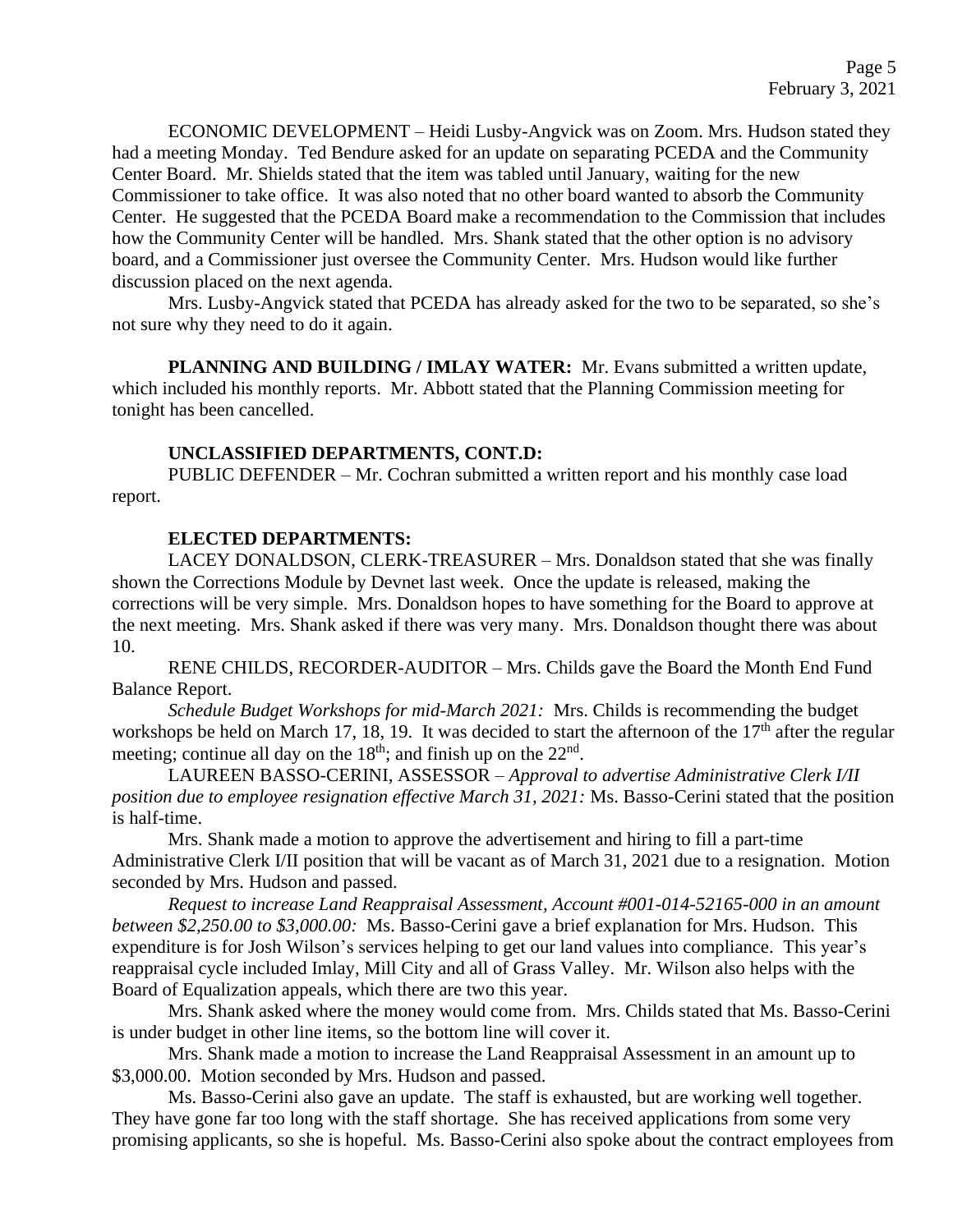Storey County who have been helping. There were far more appraisals outstanding than what they were aware of. Ms. Basso-Cerini has reached out to the Department of Taxation for guidance.

BRYCE SHIELDS, DISTRICT ATTORNEY – *Intrastate Interlocal Contract between Public Agencies – Nevada Department of Health and Human Services Division of Welfare and Supportive Services and Pershing County District Attorney, Child Support Division for FY 7-1-2021 to 6-30-25 term:* Mrs. Hudson made a motion to approve the Intrastate Interlocal Contract between Public Agencies – Nevada Department of Health and Human Services Division of Welfare and Supportive Services and Pershing County District Attorney, Child Support Division for FY 7-1-2021 to 6-30-25 term as presented. Motion seconded by Mrs. Shank and passed.

JERRY ALLEN, SHERIFF – Sheriff Allen reported that he currently has seven inmates in custody. Due to the low numbers, they have been doing cell maintenance. Sheriff Allen stated that on paper his department is at full-staff; however, he still has one on medical, one on admin leave, and one at POST.

*Approval to hire a Dispatcher to train to fill an upcoming vacancy due to employee retirement:*  Sheriff Allen stated that he has a pool of applicants already from the last go-round.

Mrs. Shank made a motion to approve the Sheriff's office to hire a Dispatcher to train to fill an upcoming vacancy due to employee retirement. Motion seconded by Mrs. Hudson and passed.

Sheriff Allen also reported that he currently only has one reserve who does bailiff duty.

**UPDATE ON PROGRESS OF SITE LOCATION, DESIGN, FUNDING, AMENITIES AND CONSTRUCTION OF FUTURE LAW ENFORCEMENT CENTER:** Mr. Rackley stated that he had nothing to report. Mr. Shields stated that Western Title is still working on the Title Insurance on the other property. We were successful in purchasing the Windmill building. The Road Department was able to move the shed to Jade River's new property.

**11TH JUDICIAL DISTRICT YOUTH AND FAMILY SERVICES:** APPROVAL OF INTERLOCAL CONTRACT FOR TEMPORARY HOUSING OF PERSHING COUNTY JUVENILES AT THE CHURCHILL COUNTY JUVENILE JUSTICE CENTER, TEURMAN HALL – Mr. Shields stated that last meeting the Board approved the contract with Elko County. It is appropriate to have contracts with two, so we have options when placing juveniles. The two agreements are identical in price.

Mrs. Hudson made a motion to approve the interlocal contract for temporary housing of Pershing County juveniles at the Churchill County Juvenile Justice Center, Teurman Hall, as presented. Motion seconded by Mrs. Shank and passed.

**PROCLAMATIONS AND AWARDS:** There were no Proclamations or Awards considered.

**DERBY FIELD AIRPORT / TOULON PEAK:** Mr. Rackley stated that the fence project should be completed within two weeks.

APPROVAL OF LICENSE AGREEMENT FOR PLACEMENT OF TELECOMMUNICATION DEVICES – Mr. Rackley stated that he thought this was a good agreement until Item #8 was added. Mrs. Shank gave a little background for Mrs. Hudson. NNIS wants to install a tower, which would increase internet connectivity for the Airport. In return they would install cameras at Toulon Peak. Mrs. Shank stated that we charge a fee for all other towers. Mrs. Hudson stated that she has spoken to Mr. Handka and the County already has cameras that he can place there.

Mrs. Shank would like Mr. Shields to approach NNIS about a fee. Mrs. Shank and Mrs. Hudson would like to see Mr. Handka put up the cameras the County already has.

Mr. Abbott would also like the Board to consider the precedent that this would set. We will very likely have other companies coming to the area who would also want free access.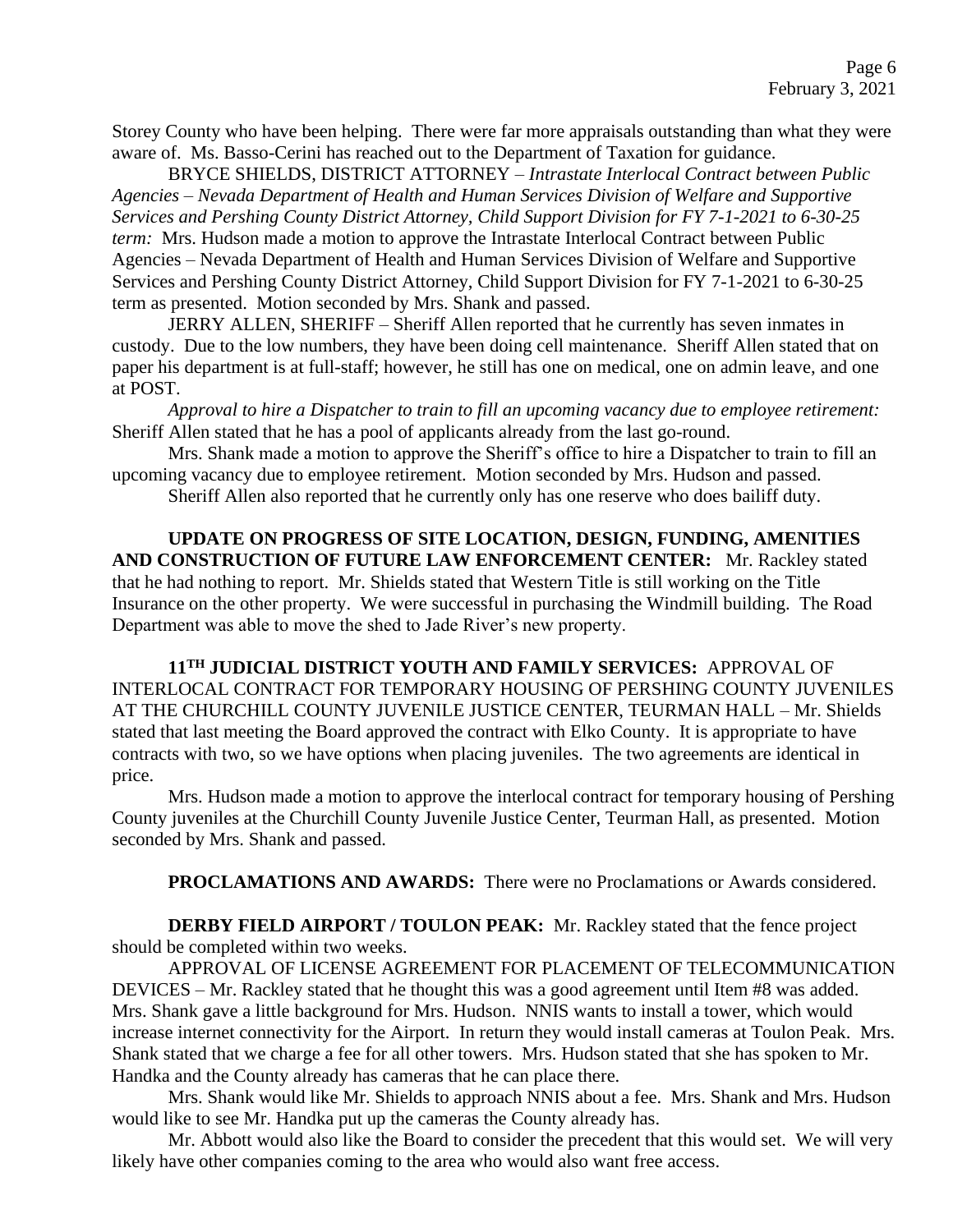**BOARD APPOINTMENTS:** LOVELOCK VALLEY WEED DISTRICT – A letter was received from Bill Renfroe asking to be appointed to the Board.

Mrs. Shank made a motion to appoint Bill Renfroe to the Lovelock Valley Weed District. Motion seconded by Mrs. Hudson and passed.

CNRWA (CENTRAL NEVADA REGIONAL WATER AUTHORITY) – A letter of interest was received from Robert McDougal. Mrs. Shank stated that currently Mr. Evans is on the board and would like to stay on it, so there wouldn't be an opening.

## **APPROVAL OF PERSHING COUNTY COMMISSION'S RESOLUTION ON EMERGENCY POWERS OF THE GOVERNOR OF NEVADA, RESOLUTION NO. 21-0201, A RESOLUTION IN SUPPORT OF THE LOCAL ECONOMY, BUSINESSES, SCHOOLS, AND PLACES OF WORSHIP IMPACTED BY COVID-19 RESTRICTIONS INCLUDING REQUESTS FOR A REDUCTION OF SAID RESTRICTIONS TO PROTECT LOCAL**

**CITIZENS:** Mr. Shields stated that a few other counties have adopted resolutions addressing concerns regarding the emergency directives instituted by the Governor.

Mrs. Shank made a motion to adopt #21-0201 in support of the Local Economy, Businesses, Schools, and Places of Worship impacted by COVID-19 restrictions, including requests for a reduction of said restrictions to protect local citizens. Motion seconded by Mrs. Hudson and passed unanimously.

**COMMUNITY DEVELOPMENT BLOCK GRANT CORONAVIRUS FUNDS GRANT AGREEMENT (CDBG-CV) ROUND 2 FOR PERSHING COUNTY IN THE AMOUNT OF \$39,774.00:** Mrs. Wesner explained that two public hearings would need to be held regarding items the funds would be used for. The funding cannot be given for a lump sum project.

Mrs. Shank recommended holding the hearings to see what proposals we receive and then moving forward based on that.

Mrs. Shank made a motion to proceed with public hearings for the Community Development Block Grant Coronavirus Funds Grant Agreement, Round 2 for Pershing County in the amount of \$39,774.00. Motion seconded by Mrs. Hudson and passed.

**CARES FUNDING:** UPDATE/APPROVAL OF EXPENDITURES; UPDATE FROM EMERGENCY MANAGEMENT RELATING TO THE COVID-19; 1) CONTINUATION OF COMPENSATION FOR EMERGENCY OPERATIONS MANAGER (SEAN BURKE) TO HANDLE COVID-19 TRACKING REQUIREMENTS, SUPPLIES, MEETINGS, IMMUNIZATION & PERSHING COUNTY'S COORDINATED RESPONSE TO COVID-19 WORKING WITH STATE AND LOCAL AGENCIES, ETC.: JANUARY 1, TO JUNE 30, 2021 (6 MONTHS @ \$750 - \$4,500.00); 2) CONTINUATION OF COMPENSATION FOR COUNTY HEALTH OFFICER (DR. KAMIN VANGUILDER) FOR RESPONDING TO COVID-19, TESTING, TRACKING, MEETINGS, IMMUNIZATIONS & COORDINATING PERSHING COUNTY'S RESPONSE TO COVID-19 WORKING WITH STATE AND LOCAL AGENCIES, ETC. (JANUARY 1 TO JUNE 30, 2021 (6 MONTHS @ \$500.00 = \$3,000.00); 3) COMPENSATION FOR DEPUTY COUNTY HEALTH OFFICER (TYSON MCBRIDE, PA) FOR ASSISTING IN THE COVID-19 RESPONSE AS DIRECTED BY DR. KAMIN VANGUILDER (JANUARY 1 TO JUNE 30, 2021: 6 MONTHS @  $$200.00 = $1,200.00$  – Mrs. Shank made a motion to continue the extra compensation for Sean Burke, Dr. Kamin VanGuilder, and PA Tyson McBride as presented. Motion seconded by Mrs. Hudson and passed.

APPROVAL OF FUNDS FOR BOXED LUNCHES FOR VOLUNTEERS WORKING GIVING COVID IMMUNIZATIONS AT THE PODS TO BE HELD AT THE PERSHING COUNTY COMMUNITY CENTER NOT TO EXCEED \$1,500.00 – Mrs. Hudson made a motion to approve boxed lunches for volunteers working giving COVID Immunizations at the Pods to be held at the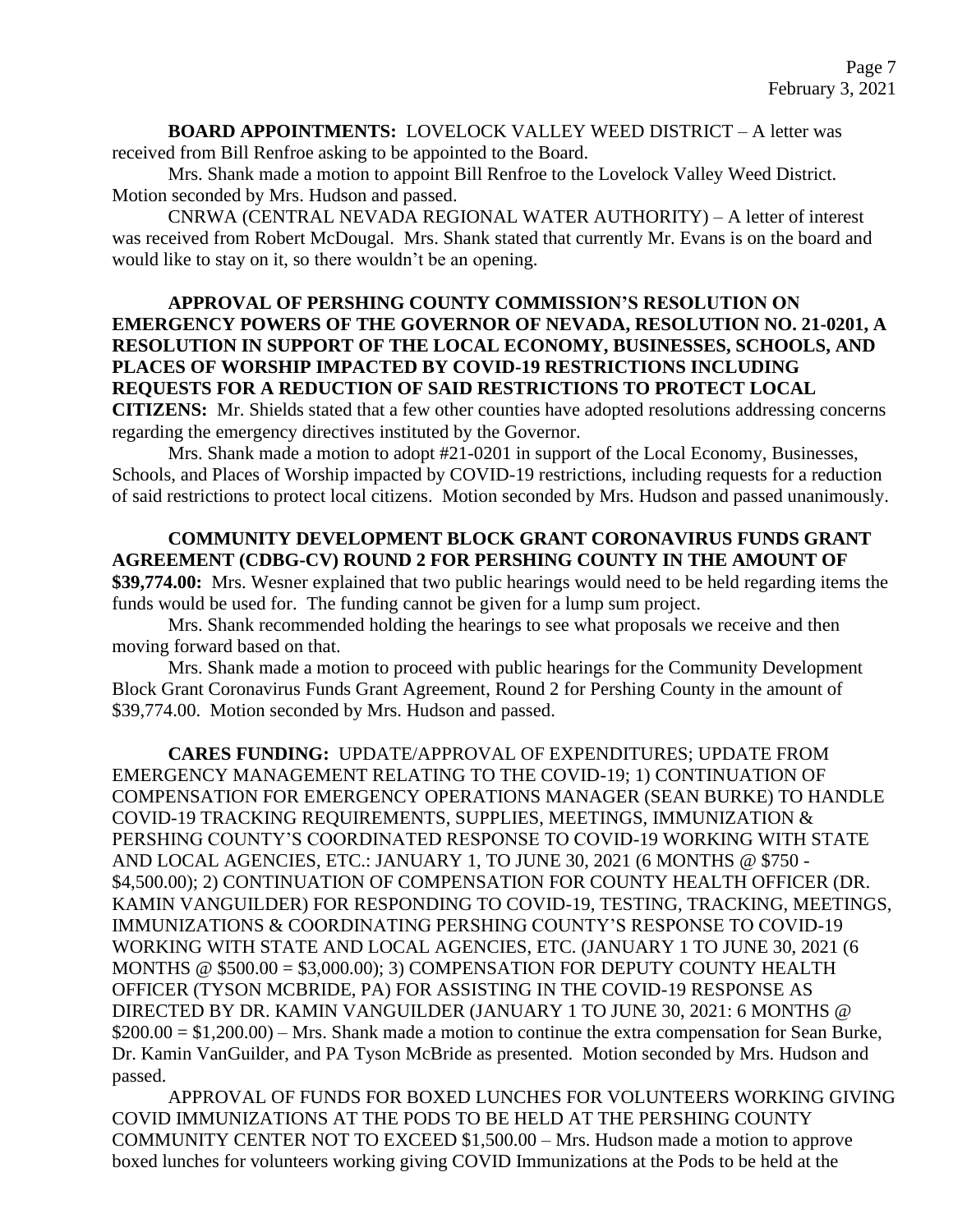Pershing County Community Center, not to exceed a cost of \$1,500.00. Motion seconded by Mrs. Shank and passed.

ACKNOWLEDGEMENT OF THE RED CROSS MEMORANDUM OF UNDERSTANDING WITH THE CHURCH OF LATTER DAY SAINTS FOR COMMUNITY DISASTER RESPONSE – Mr. Shields stated that the church is offering space if needed for disaster response or vaccinations.

The meeting recessed at 10:51 a.m. for a Litigation meeting and reconvened at 11:12 a.m.

# **DISCUSSION AND POSSIBLE ACTION ON SEEKING A NEGOTIATED LEASE/HOLD RELATIONSHIP WITH THOSE HOLDING OVER AT THE WINDMILL PROPERTY OR FILING A THREE DAY NOTICE TO QUIT FOLLOWING SALE PER NRS 40.255 AND PROCEEDING WITH THE FORMAL REMOVAL OPTION:** Mrs. Shank made a motion to file a Three Day Notice to Quit following the sale per NRS 40.255 and proceeding with the formal removal of those holding over at the Windmill property.

Mr. Harmer asked about COVID and the eviction moratorium. Mr. Shields stated that it doesn't apply.

The motion was seconded by Mrs. Hudson and passed.

**REPORT FROM ADMINISTRATIVE ASSISTANT / HR REP:** Mrs. Wesner stated that she is up to date on BDR replies. She has prepared letters for those employees scheduled to receive the COVID vaccinations. Mrs. Wesner stated that the City has reached out to schedule the yearly joint meeting, but did not provide any dates. Mrs. Wesner will check if prior to the next City Council meeting on February 17<sup>th</sup> would work.

**ITEMS FOR FUTURE AGENDAS:** Mrs. Shank stated that notice of our Tax Rate is due to Taxation by February 22<sup>nd</sup>. She asked Mrs. Childs to reach out to Taxation to see what the process is for raising our rates. Mrs. Shank would also like to look at increasing the Landfill Assessment.

It was noted that there was an article in the Reno Gazette about Burning Man. They won't make a decision about the 2021 event until June. Another group, "Every When", has applied for a BLM permit for the same time.

Mrs. Shank also stated that the Board needs to re-evaluate the grant position at the Fire Department to see if we are receiving any benefit from it.

Mrs. Hudson spoke with Jeff Fontaine. She is serving on the various water boards and it is very interesting. She also spoke with John Berman with Nevada Works. Nevada Works doesn't provide much benefit to the rural counties. They also spoke about federal funding and going through Job Connect and JOIN.

**CORRESPONDENCE:** There was no additional correspondence discussed.

**MATTERS FOR THE BOARD FOR DISCUSSION; BOARD MEMBER REPORTS; BOARD LIAISON REPORTS:** The Board did not have anything further to report.

**PUBLIC INPUT:** There was no public input at this time.

Mr. Rackley informed the audience that the 1:00 p.m. Personnel Session has been postponed.

**VOUCHERS:** It was noted that the run included vouchers for Mr. Rackley and BSL Electric. Mrs. Hudson made a motion to approve the vouchers, excluding the vouchers for Vendor #521, BSL Electric. Motion seconded by Mrs. Shank. Mr. Rackley abstained. Motion carried.